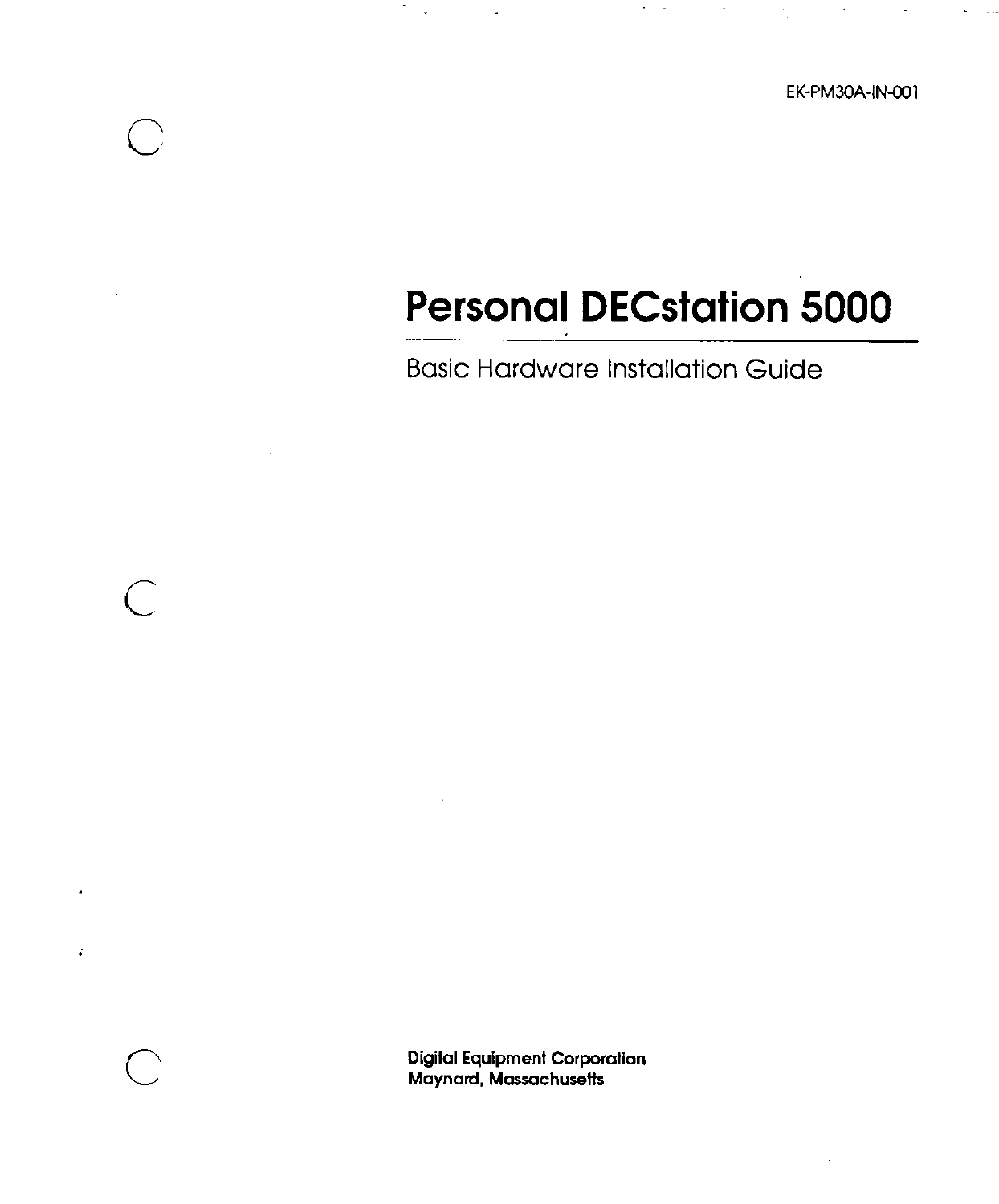#### First printlng, December 1991

The information in this document is subject to change without notice and should not be construed as a commitment by Digital Equipment Corporation. Digital Equipment Corporation assumes no responsibility for any errors that may appear in this document.

 $\bigcirc$ 

 $\bigcirc$ 

 $\bigcirc$ 

The software described in this document is furnished under license and may be used or copied only in accordance with the terms of such license.

Digital Equipment Corporation assumes no responsibility for the use or reliability of its software on equipment that is not supplied by Digital or its affiliated companies.

© Digital Equipment Corporation 1991 All Rights Reserved Printed in U.SA.

#### **U.S.A.**

This equipment generates, uses, and may emit radio frequency energy. The equipment has been type tested and found to comply with the limits for a Class A computing device pursuant to Subpart J of Part 15 of FCC Rules, which are designed to provide reasonable protection against such frequency interference. Operation of this equipment in a residential area may cause interference in which case the user at his own expense will be required to take whatever measures may be required to correct the interference.

The following are trademarks of Digital Equipment Corporation:

| DEC                          | PDP           | VAXstation              |
|------------------------------|---------------|-------------------------|
| $\rm{DECnet}$                | <b>ULTRIX</b> | VMS                     |
| $\operatorname{DEC}$ station | ULTRIX-32     | vт                      |
| $\operatorname{DEC}$ system  | <b>UNIBUS</b> | diigiitlan <sup>w</sup> |
| DECUS                        | VA X          |                         |
| MicroVAX                     | VAXRI         |                         |
| MicroVMS                     | VAXcluster    |                         |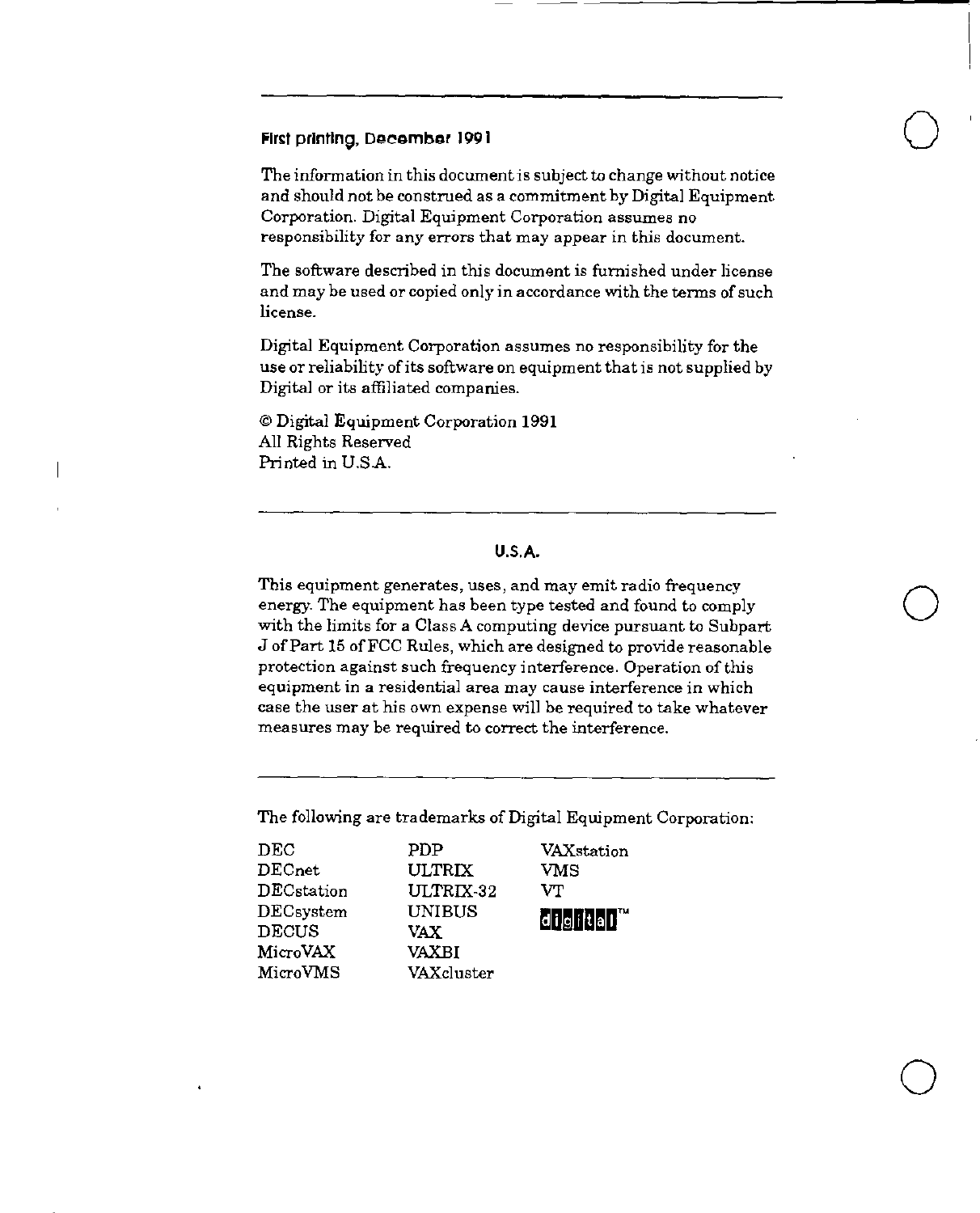# $\overline{C}$ **Identify the hardware**

 $\overline{C}$ 

 $\mathbb{C}$ 

Ġ.

Shown below are the items you will be installing in this basic installation.

To install your workstation as a server, attach a console terminal to the system unit rather than a monitor, keyboard, and mouse. To attach a console terminal, see the *Personal DECstation 5000 User's Guide.* 

If something is missing from your shipment or broken, contact your Digital representative.

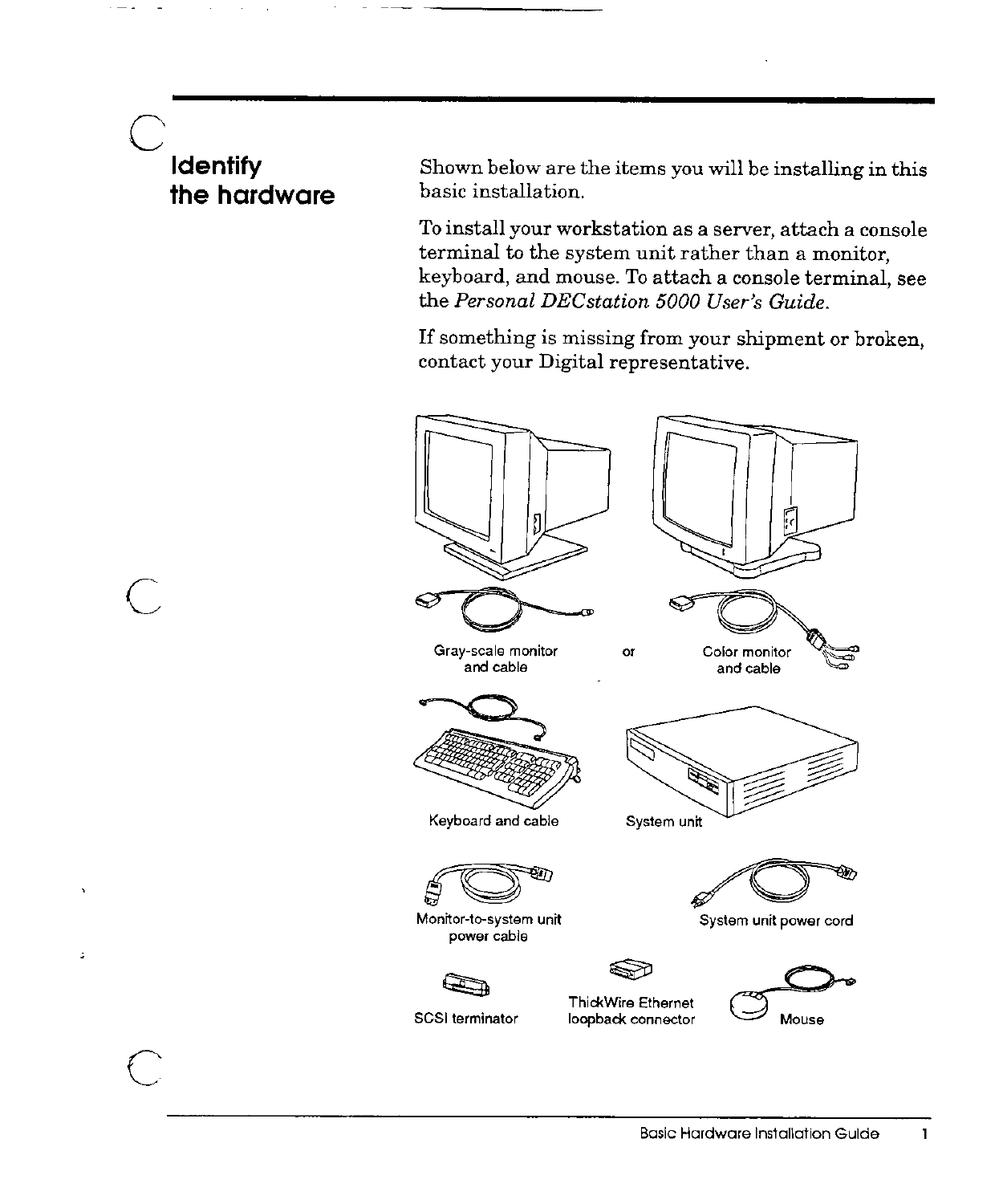### **Begin the** installation

If you are assembling a workstation for the first time, or if you prefer detailed instructions, turn to the following page to begin the installation.

If you are an experienced installer, use the diagram below. Then turn to page 11 to complete the installation.

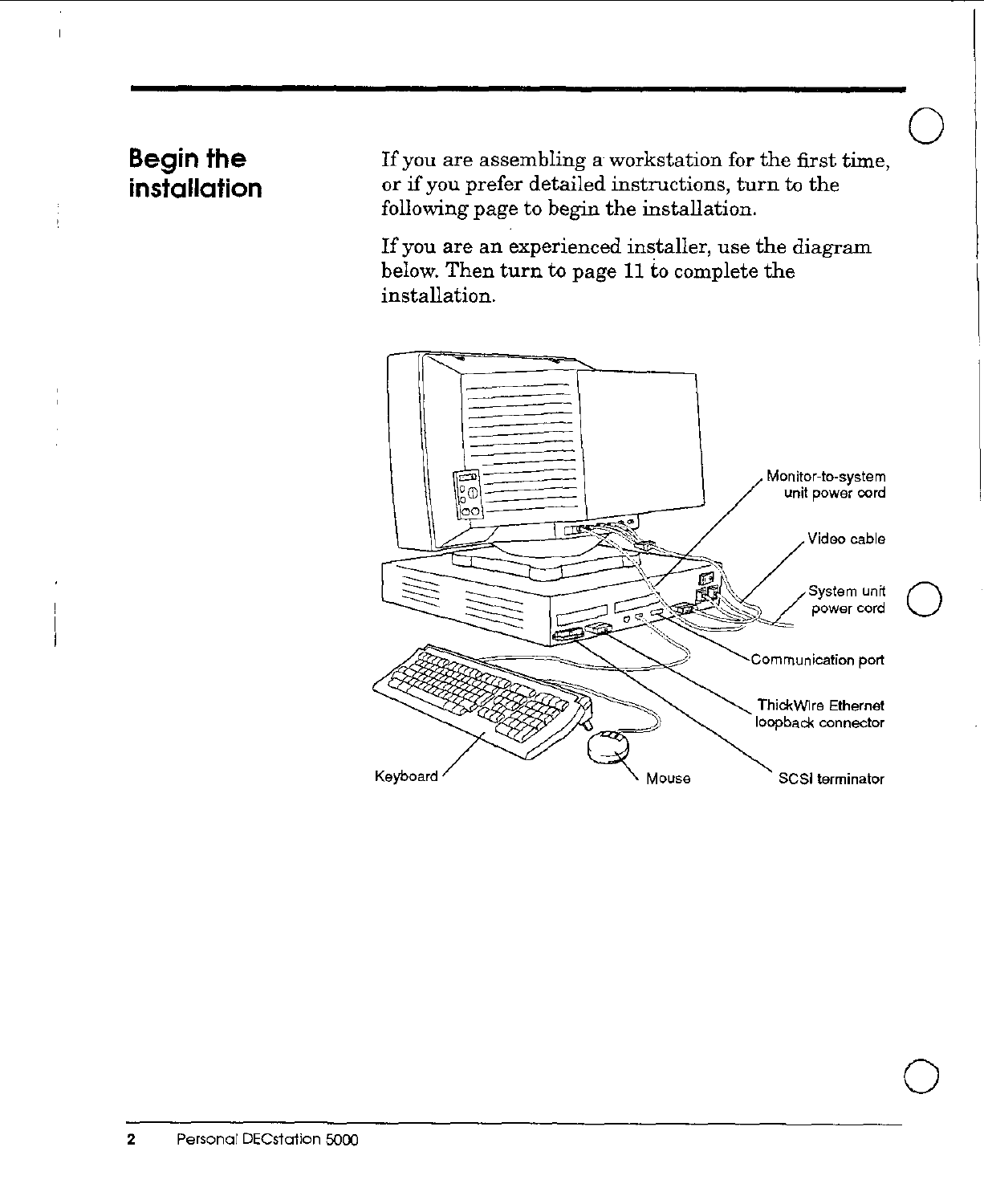# C **Set up the system unit and monitor**



*Place the monitor on top of the system unit.* 

*C* 

 $\bigcap$ 



*Make sure the on/ off switch on the back of the system unit is turrwd off* 

*The switch* is *off when the 0 is pressed in.* 

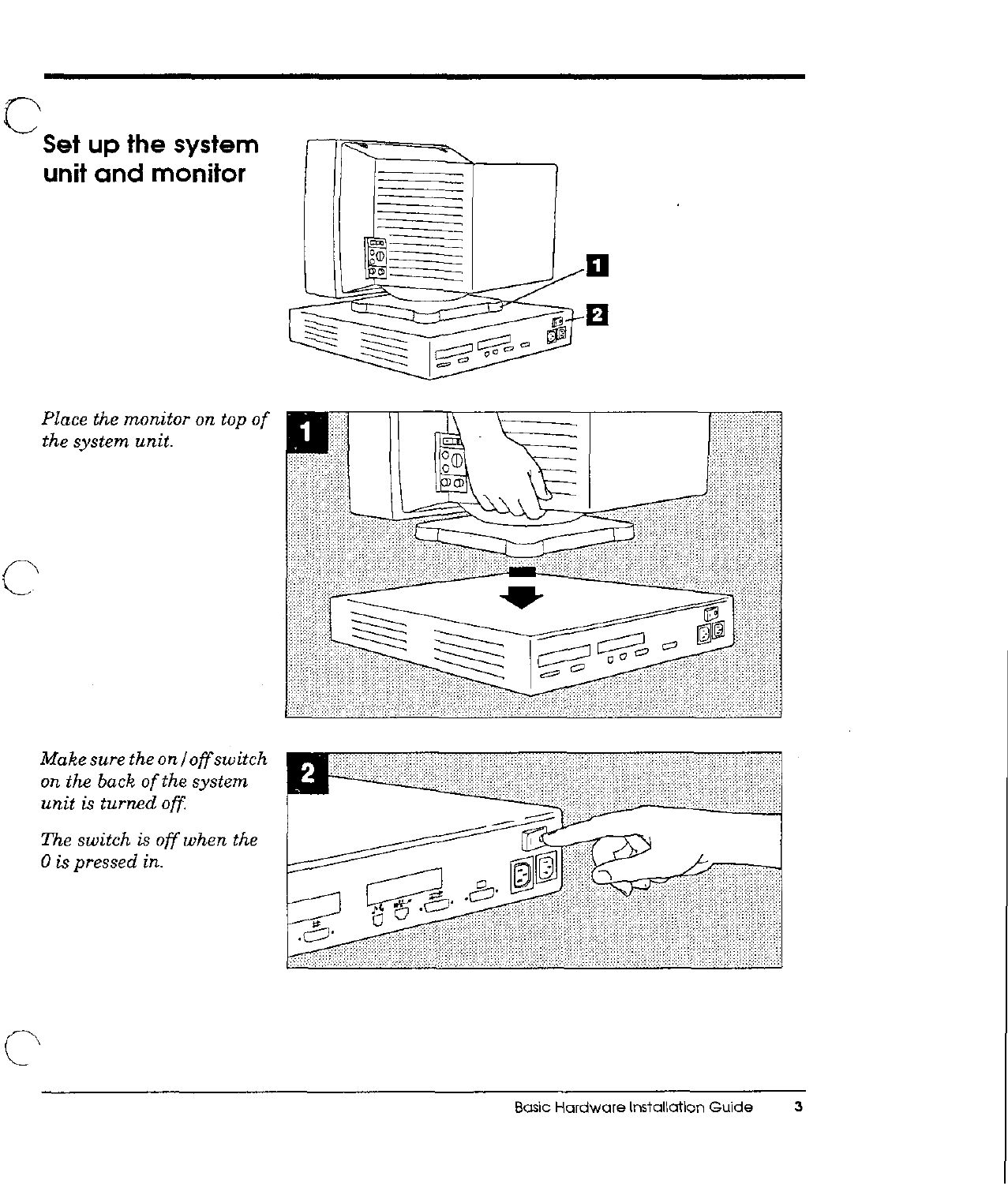### **Attach the gray-scale video cable**



*If you have a gray-scale monitor, push and turn the rounded connector on the video cable onto the video connector on the back of the monitor.* 



 $\bigcirc$ 

 $\bigcirc$ 

 $\bigcirc$ 

*Push the connector at the other end of the cable onto the video connector on the back of the system unit.* 

*Tighten the two thumbscrews.* 

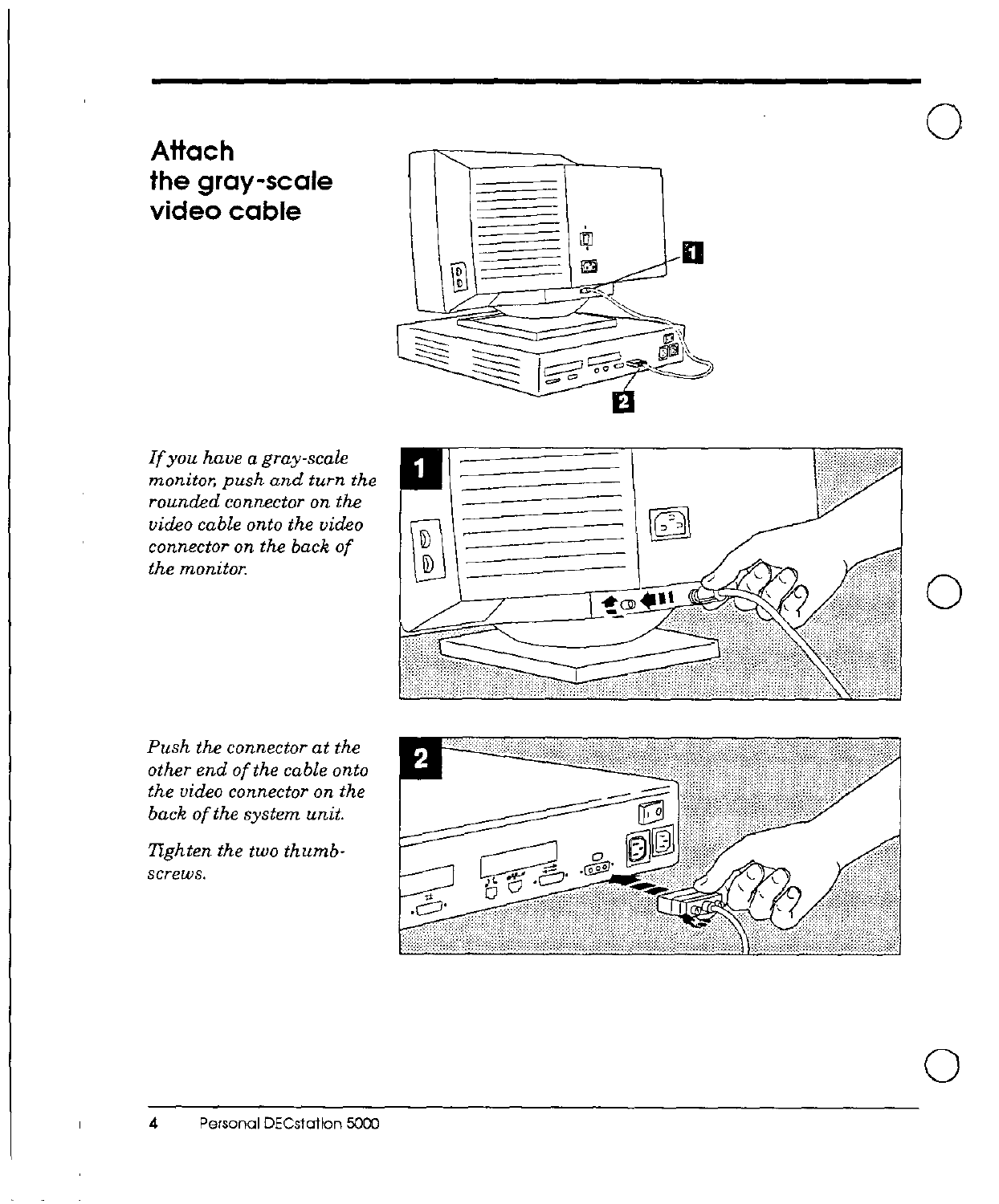## C **Attach the color video cable**



*If you have a color monitor, push and turn each red, green, and blue connector on the video cable onto its corresponding connector Con the monitor: red onto R, green onto* GI *S, blue onto B.* 

ግሮ  $\frac{1}{\sqrt{30.000}}$ 

*Push the connector on the other end of the cable onto the video connector on the system unit.* 

*Tighten the two thumbscrews.* 

 $\left($ 

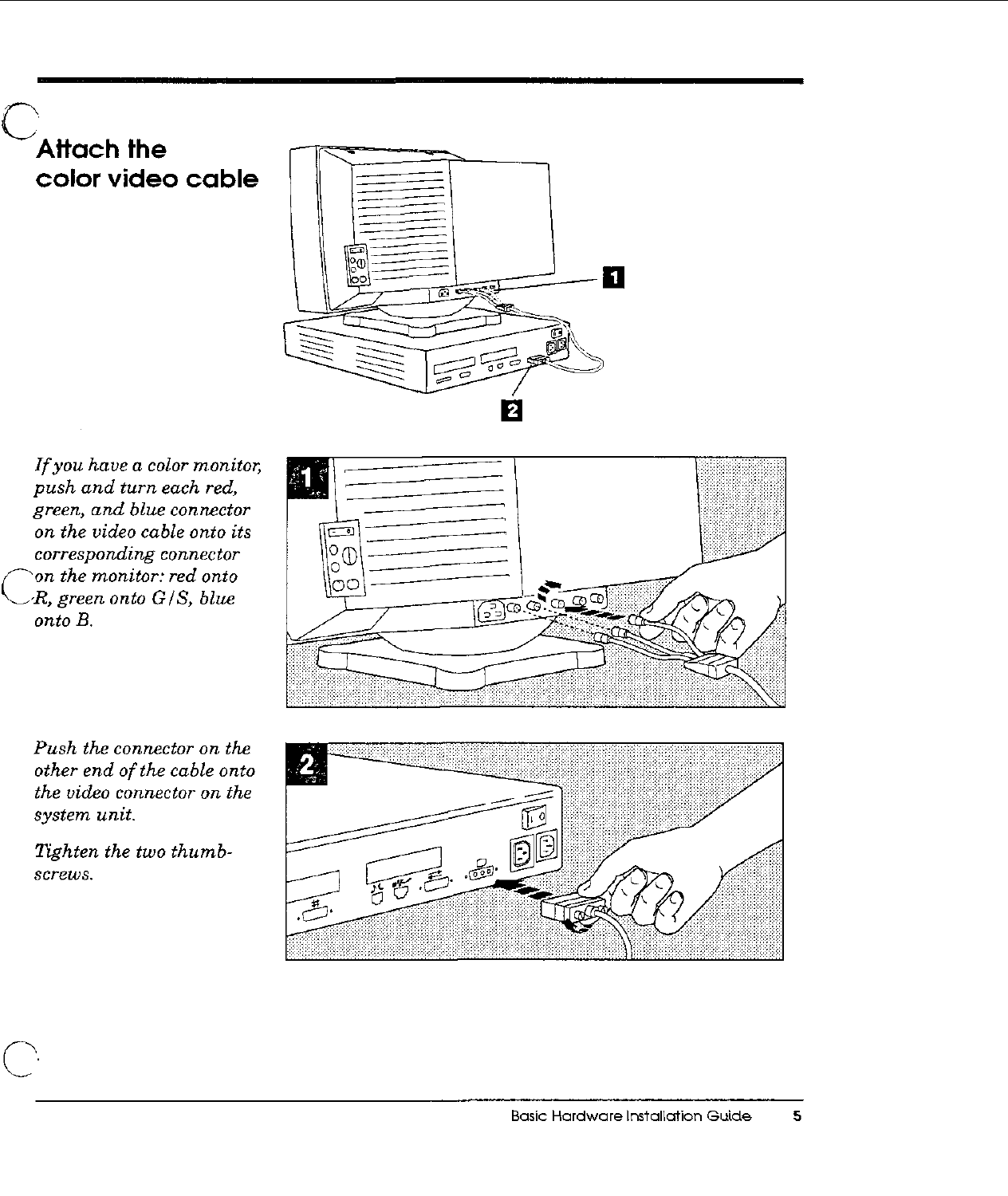### **Attach** the keyboard

 $\overline{\mathbf{a}}$ Í

Push one of the connectors at the end of the keyboard cable into one of the ports on the back of the keyboard.



Push the connector at the other end of the cable into the port on the back of the system unit.

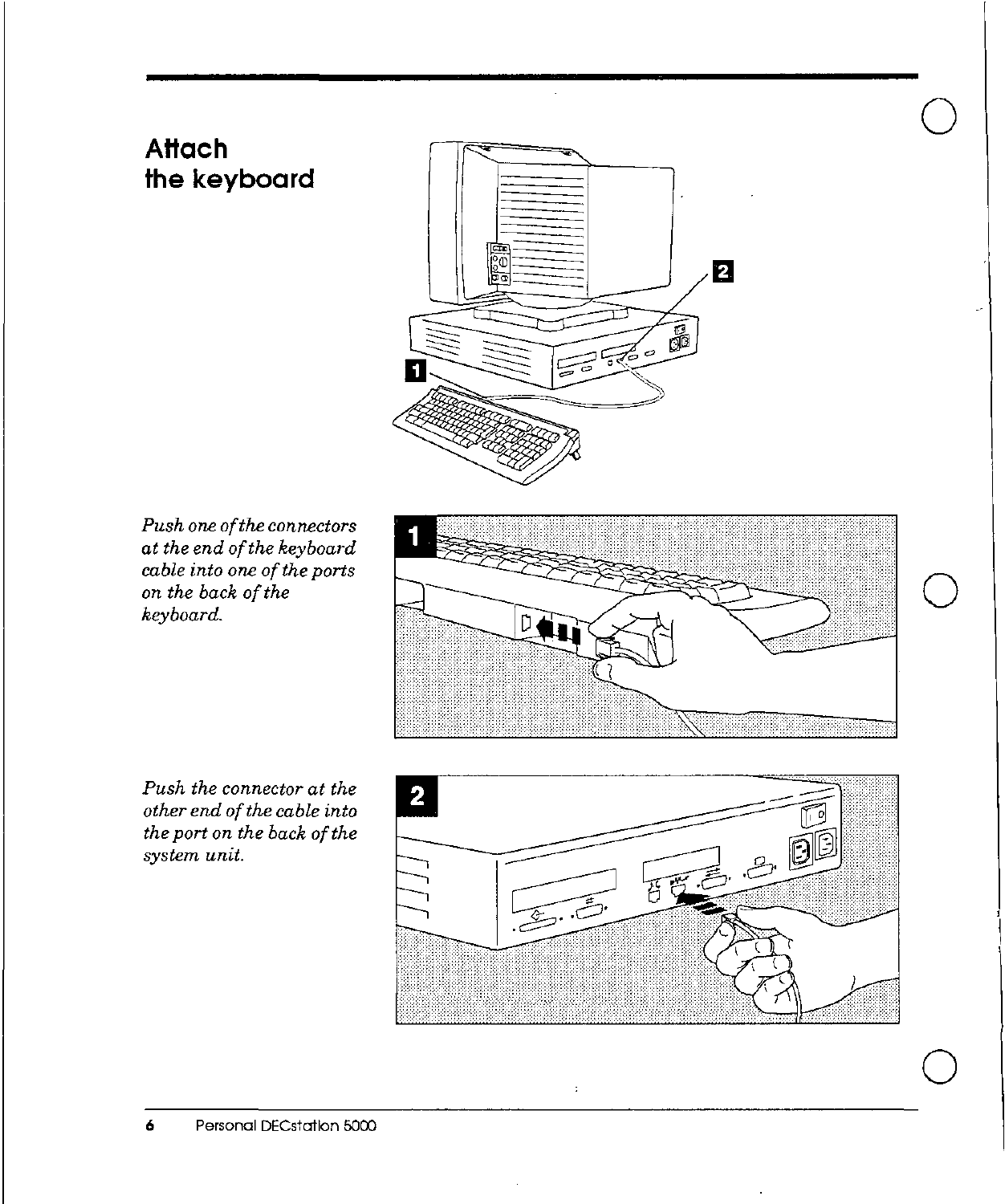

 $\ddot{\phantom{a}}$ 

 $\epsilon$ 

 $\mathbf{\hat{S}}$ 

 $\bigcap$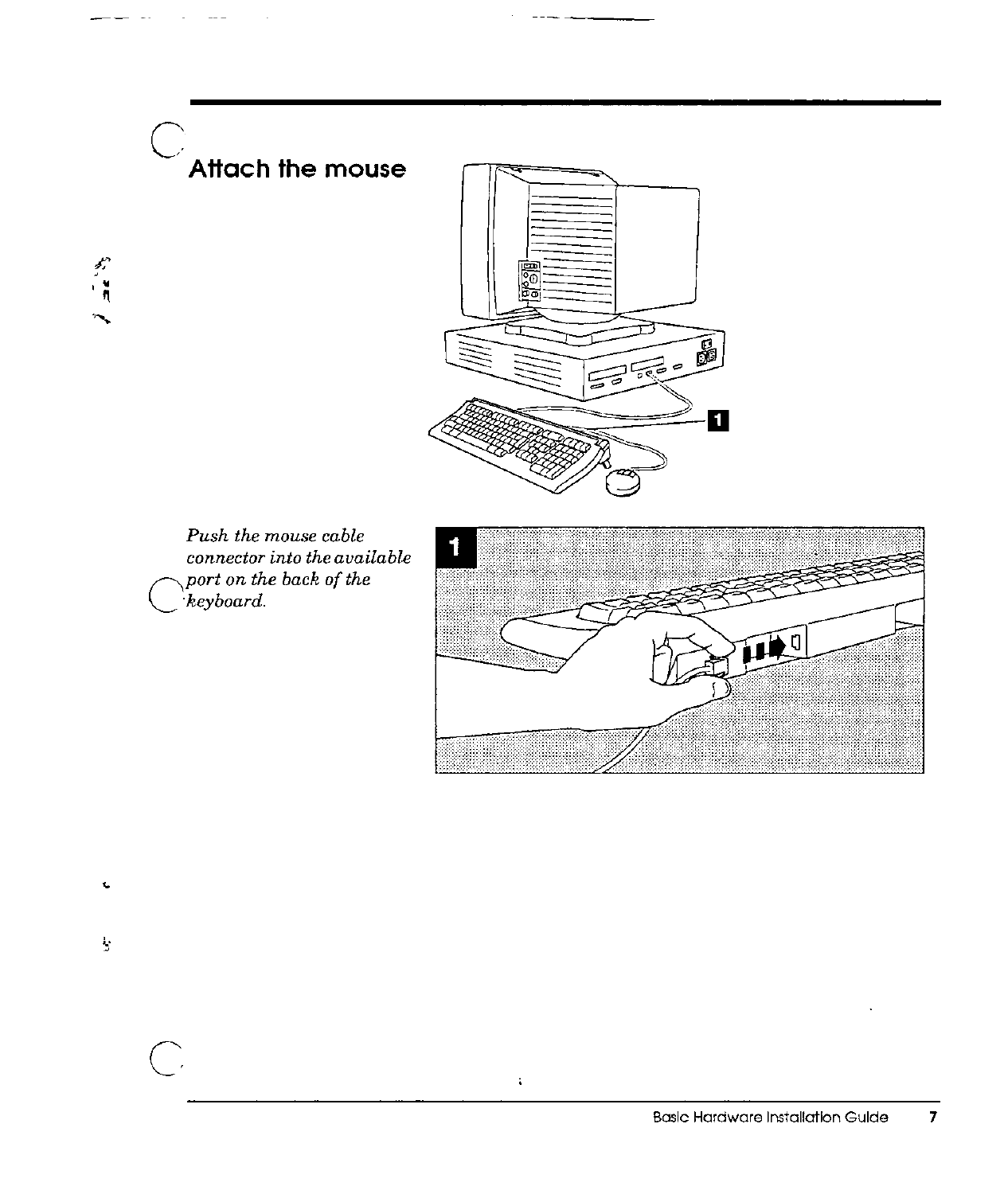#### **Attach the monitor-to-systemunit power cable**



*Plug the prongless end of the monitor-to-system-unit power cord into the power connector on the back of the monitor.* 



 $\bigcirc$ 

 $\bigcirc$ 

*Plug the pronged end of the power cord into the power connector on the back of the system unit.* 

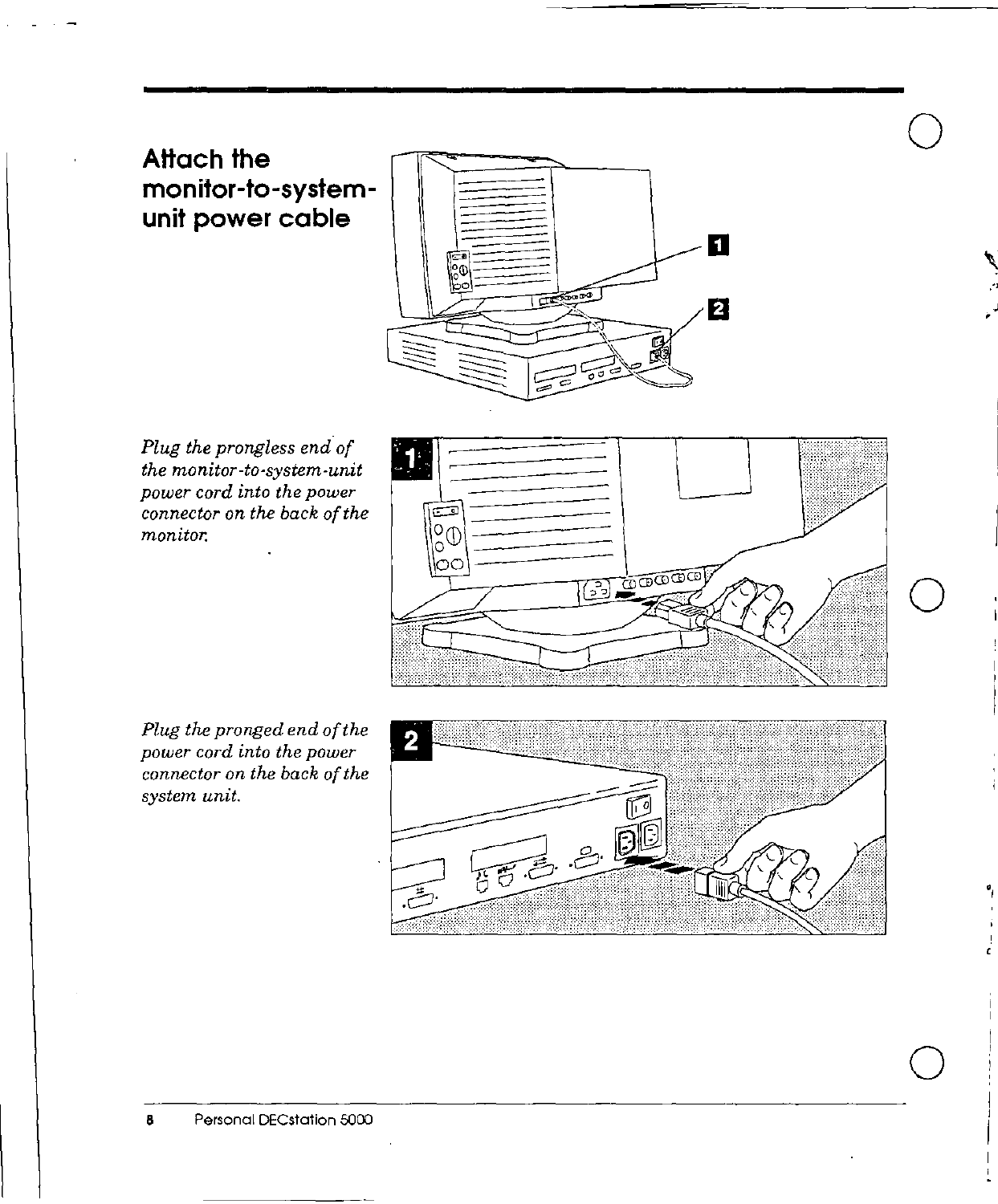## Attach the system unit power cord

 $\cdots$ 

 $\widetilde{\mathbf{v}}$ 

 $\,$   $\,$ 



Plug the prongless end of the power cord into the power connector on the back of the system unit.

 $\label{thm:1} {\small \textit{Plug the propged end of the}} \\ {\small \textit{power cord into a power}} \\$ strip or power outlet.

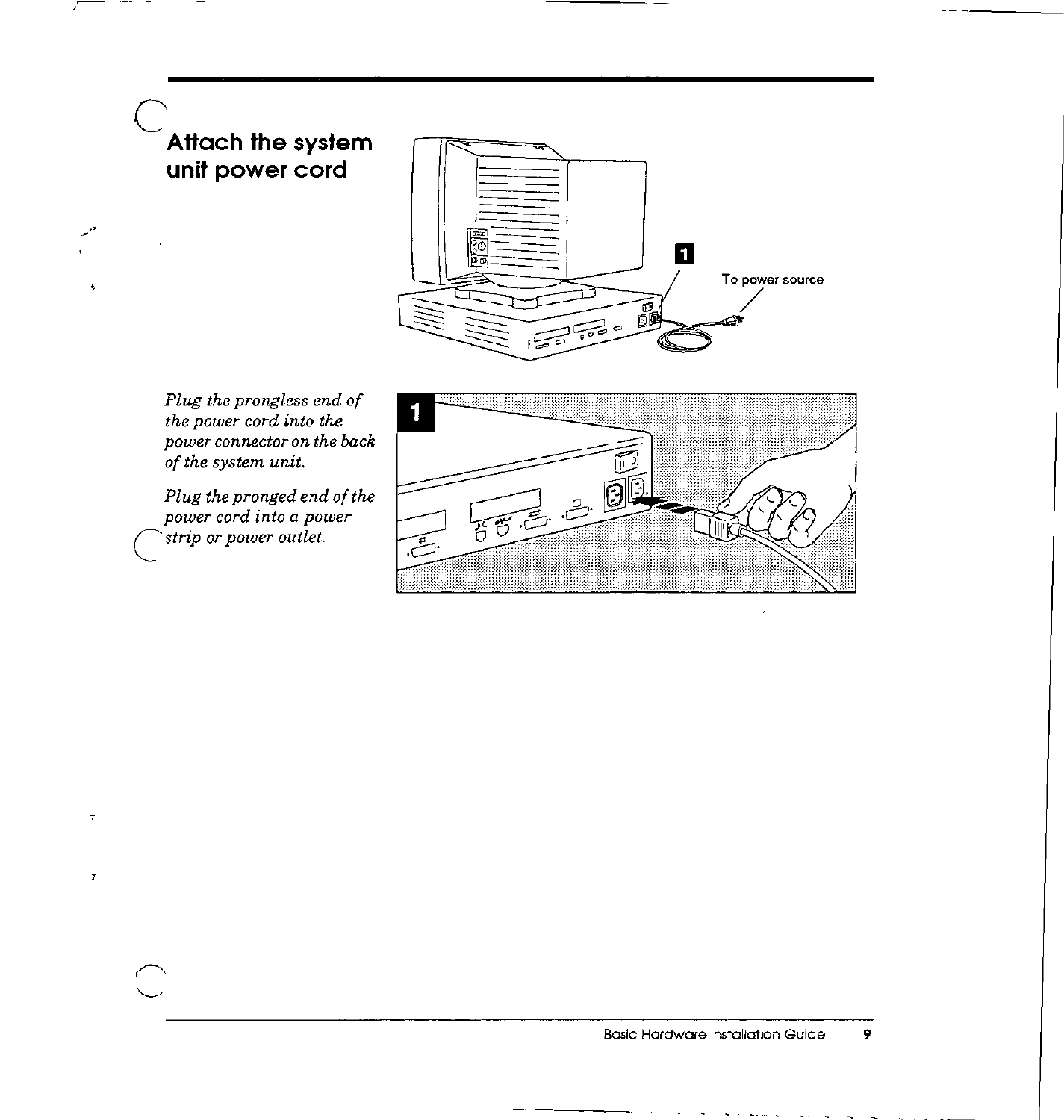**Attach the SCSI terminator and ThickWire loopback connector** 



*Push the SCSI terminator onto the SCSI connector on the back of the system unit.* 



 $\bigcirc$ 

*Push the Thick Wire loopback connector onto the Thick Wire Ethernet connector on the back of the system unit.* 



 $\overline{121}$